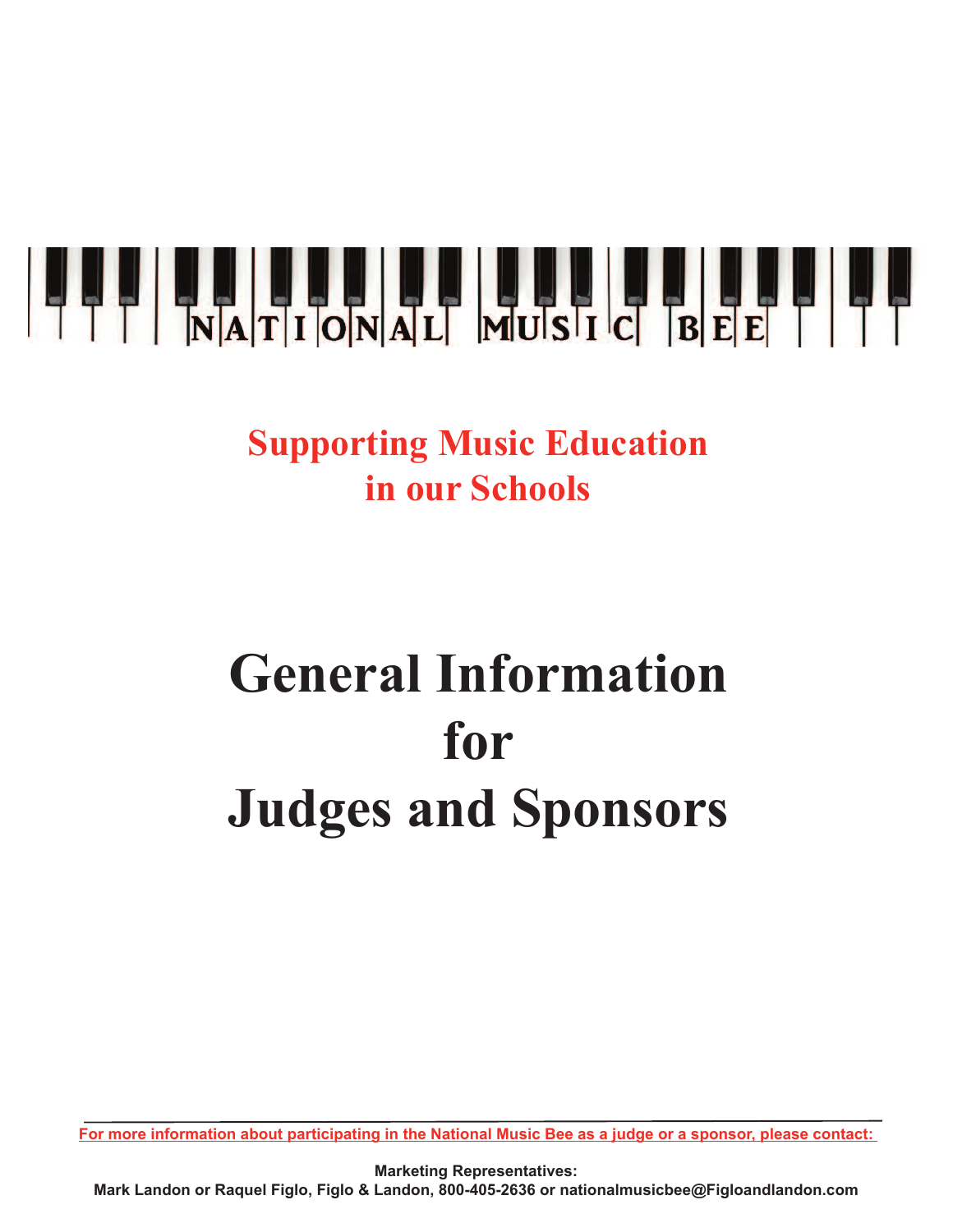### **General Information**



### **About the National Music Bee**

The National Music Bee was created to advance music education in both the United States and Canada and to build music literacy while giving kids the experience and thrill of creating their own music. Consisting of three exciting rounds, its focus is on music theory and composition and has been designed to be both fun and highly educational, using the award-winning Breezin' Thru® software, so students learn as they compete.



The competition is divided into two divisions. The Junior Division is for students in 5th grade through 8th grade. The senior division is for students in 9th grade through 12th grade. Local entrants will compete to reach the second round within one of the five regions. Regional winners in each division will move on to the national finals.



#### **Round One (Local Competition)**

#### **March 1 - 11, 2016**



The first round will focus on music theory. Students will compete in classes of up to 30 students against other classes in their region. Each student will have access to a special competition version of the fun, interactive online theory game. They will do timed drills on music theory concepts, moving up to harder levels as they compete. Regional leader boards will show their progress online and the winning classes will be determined as those with the best combined scores and times.

#### **Round Two (Regional Competition) Competition: March 15 - April 18, 2016; Judging: April 19-25, 2016**

The top five classes in the Junior and Senior Divisions within each region (a total of 50 classes) will advance to the second round which focuses on composition. Classes will be required to complete a composition activity as instructed in the Award-Winning Breezin' Thru software. Their teachers will select the best composition to represent their team and send it to the national competition headquarters.

A team of professional musicians, college music educators and/or music industry executives will judge each of those compositions who will determine the regional winners within each division.

Since the goal of the competition is to encourage music education, those classes who do not advance to the second round will still have the opportunity to participate in the composition activity – so all students can experience the thrill of creating their own music. They are however, not eligible for the awards or competition judging.

For more information about participating in the National Music Bee as a judge or a sponsor, please contact:

#### **Marketing Representatives:**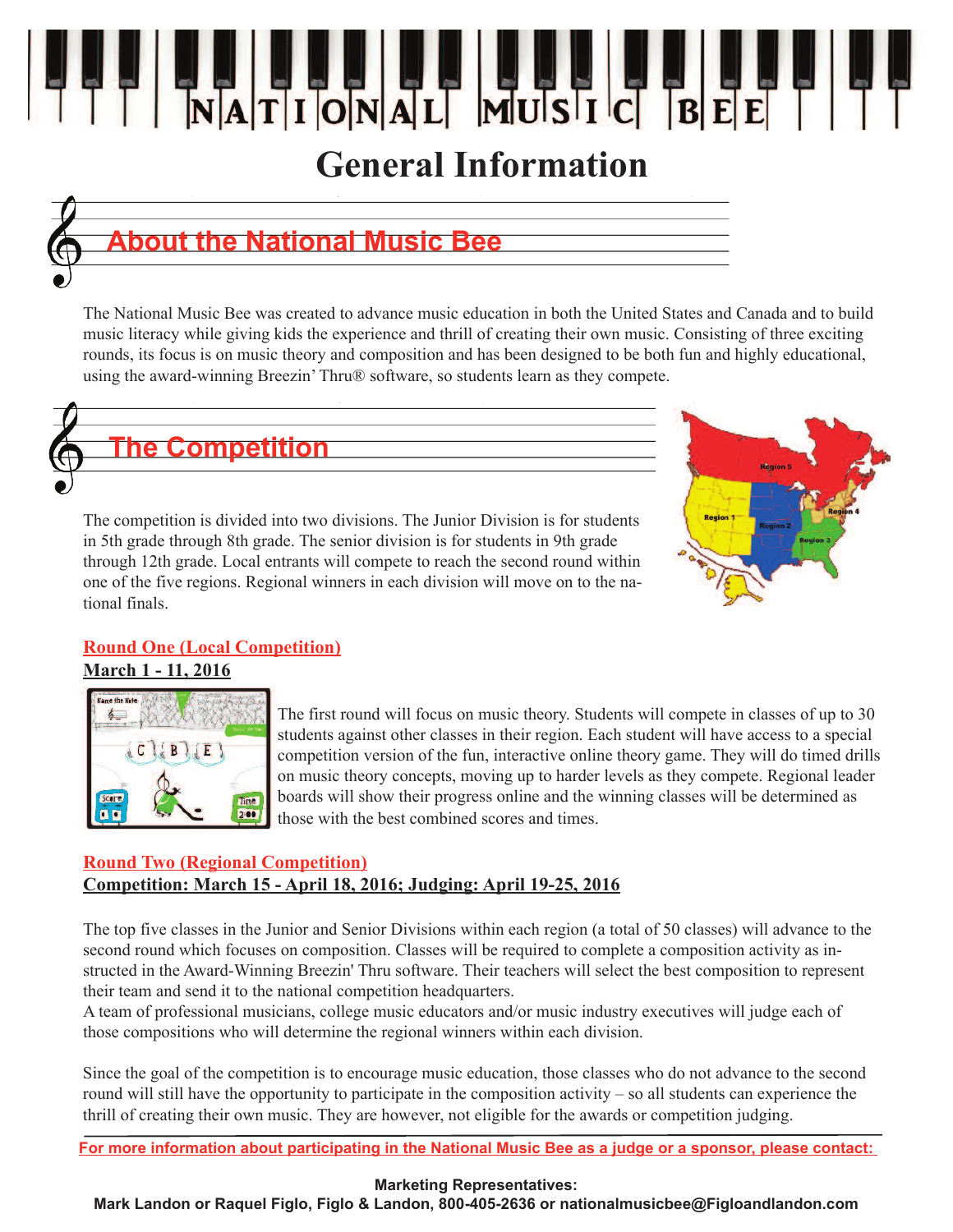#### **Round Three (National Competition) Competition: May 14, 2016**

The first place winner in the Junior and Senior Divisions in each region (a total of ten individuals) will represent their class/school and advance to the national finals. Finalists will be given an expanded version of the composition activity from round two which must be completed in a short period of time. National judges will include composers, recording industry executives, celebrity performers, classically trained music professionals and/or highly respected music educators. Top winners will receive scholarships and other awards.

## **Awards**

In addition to awards at the local and regional rounds, the following are the awards to be presented to the national winners:

#### **Sr. Division:**

1st place: \$10,000 scholarship plus physical award 2nd place: \$2,000 scholarship plus physical award 3rd place: \$1,000 scholarship plus physical award Class Award

#### **Jr. Division :**

1st place: \$5,000 scholarship plus physical award 2nd place: \$2,000 scholarship plus physical award 3rd place: \$1,000 scholarship plus physical award Class Award

For more information about participating in the National Music Bee as a judge or a sponsor, please contact:

**Marketing Representatives: Mark Landon or Raquel Figlo, Figlo & Landon, 800-405-2636 or nationalmusicbee@Figloandlandon.com**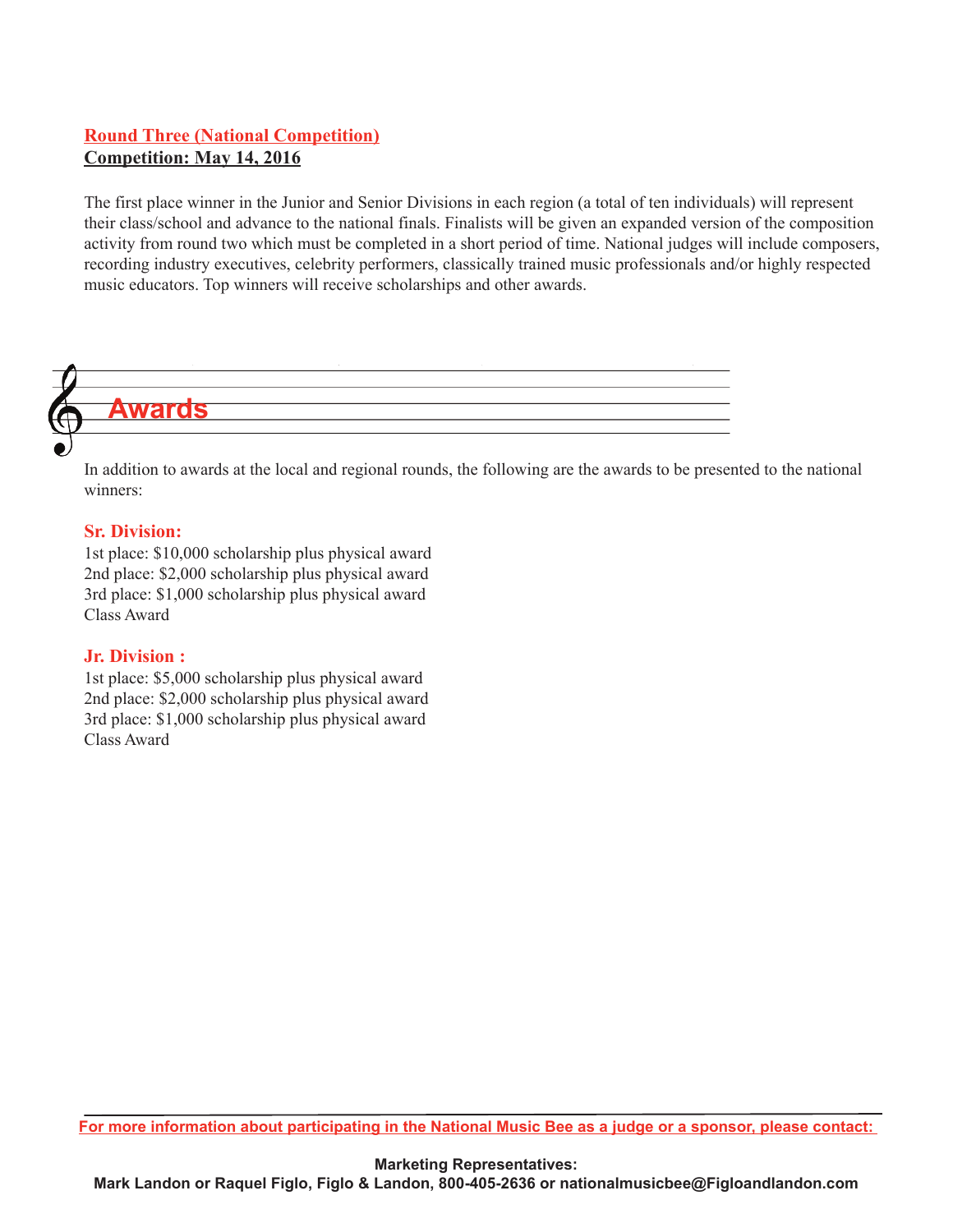### **Judging Information**

## **Judging Process**

#### **Round One (Local Competition):**

The first round is a team round. The theory software will determine the top team scores within each region. Classes will have fun seeing how they're progressing through the online leader board as they compete. After the competition is closed, the National Music Bee office will officially inform each of the winning classes or teams. Results will be tabulated by the software so individual judges are not required in the first round.

#### **Round Two (Regional Competition):**

On each winning team, the instructor will select the top composition on the team to be advanced to the regional final judging. A judging panel will be appointed in each of the five regions to choose the top winners in the junior and senior divisions within the region. Competitors will complete Round Two from their homes or schools.

Judges will include Music Professors and Instructors at major universities, Conductors/Artistic Directors at regional Symphonies and Operas, professional musicians, record industry executives and other appropriate judges. Each judge in Round Two will asked to judge a total of ten compositions within one region: five Junior Division compositions and five Senior Division compositions. Judging will be based on the criteria given to the judges. Three to Five judges will be assigned to each region. Based on the scores provided by the judges, First, Second, and Third place awards will be given in each division within each region. Judges will receive compositions via email and judging may take place wherever they choose between April 19 and April 25, 2016.

#### **Round Three (National Finals):**

The five Senior Division winners and five Junior Division winners will be flown to the National Finals, anticipated to be in the Los Angeles area. Each student will be given a fixed amount of time to complete their final composition.

Five judges will be selected for the national finals that will include Composers, National Record Industry Executives, Celebrity Performers who write their own music, Classically Trained Music Professionals, highly respected music educators, and other appropriate judges. Judging will be based on the criteria given to the judges. Judges will review all ten compositions from the finalists: five from the Junior Division and five from the Senior Division. Based on the scores provided by the judges and verbal deliberation, First, Second, and Third place scholarships and awards will be given in each division. Judges will be asked to be available on May 14, 2016 during the afternoon to judge the final compositions.

#### **Marketing Representatives:**

For more information about participating in the National Music Bee as a judge or a sponsor, please contact: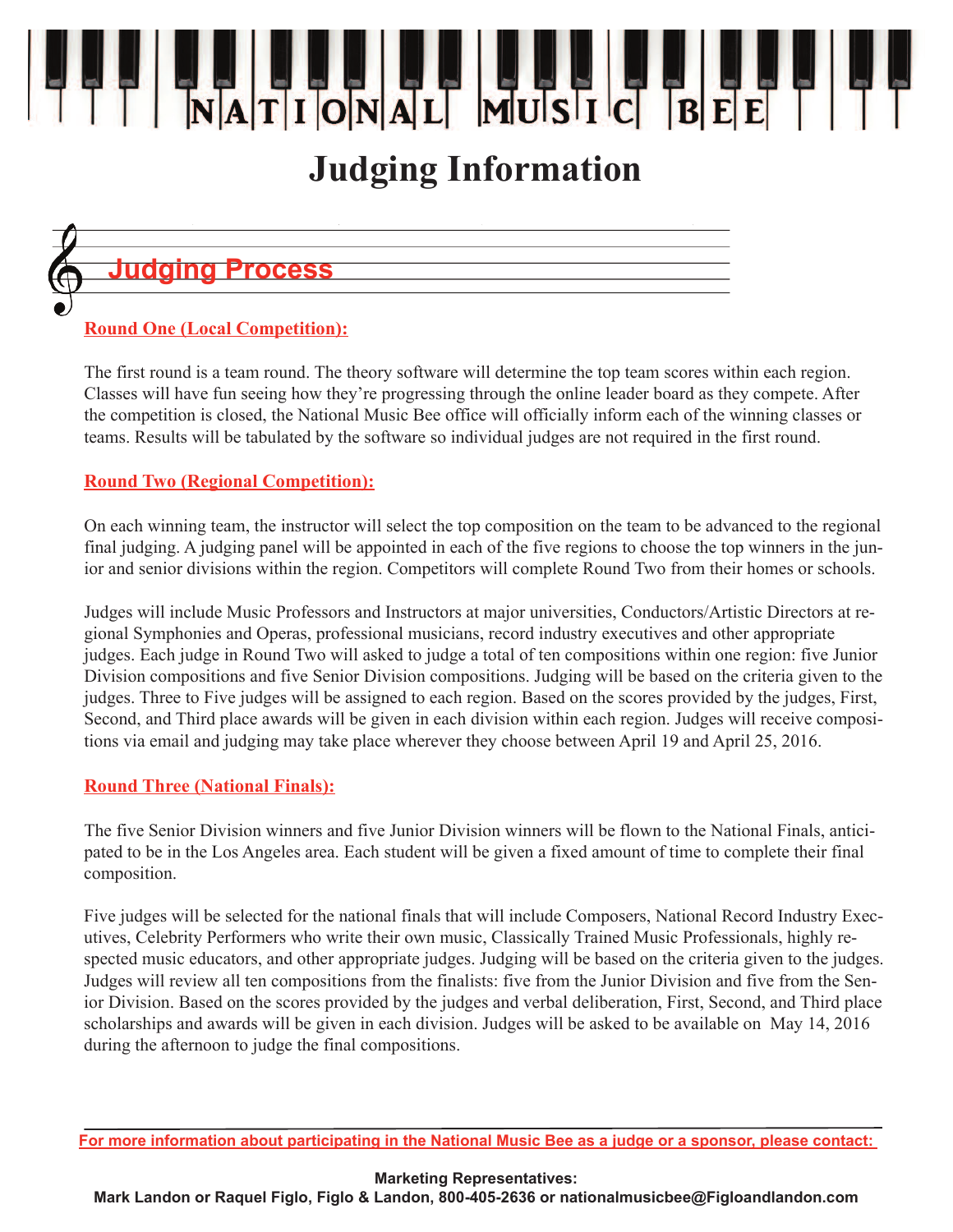### **Sponsorship Information**

### **Thoughts for Potential Sponsors**

Since the National Music Bee is targeting students in grades 5 through 12 in both the United States and Canada, along with their instructors, we anticipate that your sponsorship will be noticed by tens of thousands of instructors and a potential of hundreds of thousands of students. With a modest goal of only 200 schools participating per state and throughout Canada, this alone would result in over 10,000 classes with up to 30 students per class, or up to 300,000 students. And if the modest goals are exceeded, your sponsorship will reach many more people.

#### **Title Sponsorship (one available)**

#### **Benefits:**

- v Title Sponsor name or logo above the title of the competition: "Sponsor Name" Presents National Music Bee
- $\cdot$  Promotion of the competition, along with the sponsorship will be targeted at the approximately 140,000 public and private schools in the United States and Canada, private music education organizations and music schools. We will be reaching out to music teachers, principals, district education administrators and others.
- 1st Place Scholarship Award in sponsor's name in one division
- v Logo included on competition Landing Page seen by all entrants
- $\triangle$  Inclusion in all press releases before, during and after the competition
- v Photos and/or logos and prominent presence on the National Music Bee Website.
- v Logo and video clips to be included in Videos created to promote the National Music Bee
- v Photos and mentions of sponsorship in social media campaign including Facebook, Twitter, YouTube and Linked In. Photos to be provided by sponsor.
- \* Sponsor may present First Place award to national winners
- v Logo on all awards
- $\triangle$  Logo on all participation certificates
- $\triangle$  Sponsor will be mentioned in all emails about the competition
- ❖ Sponsor name included in competition letterhead
- ❖ Sponsor Logo used in on-line banner ads
- v Sponsor logo will be on the backdrop to be behind awards ceremony. Backdrop to be used for publicity photos

#### **Title Sponsorship: \$50,000**

For more information about participating in the National Music Bee as a judge or a sponsor, please contact:

#### **Marketing Representatives:**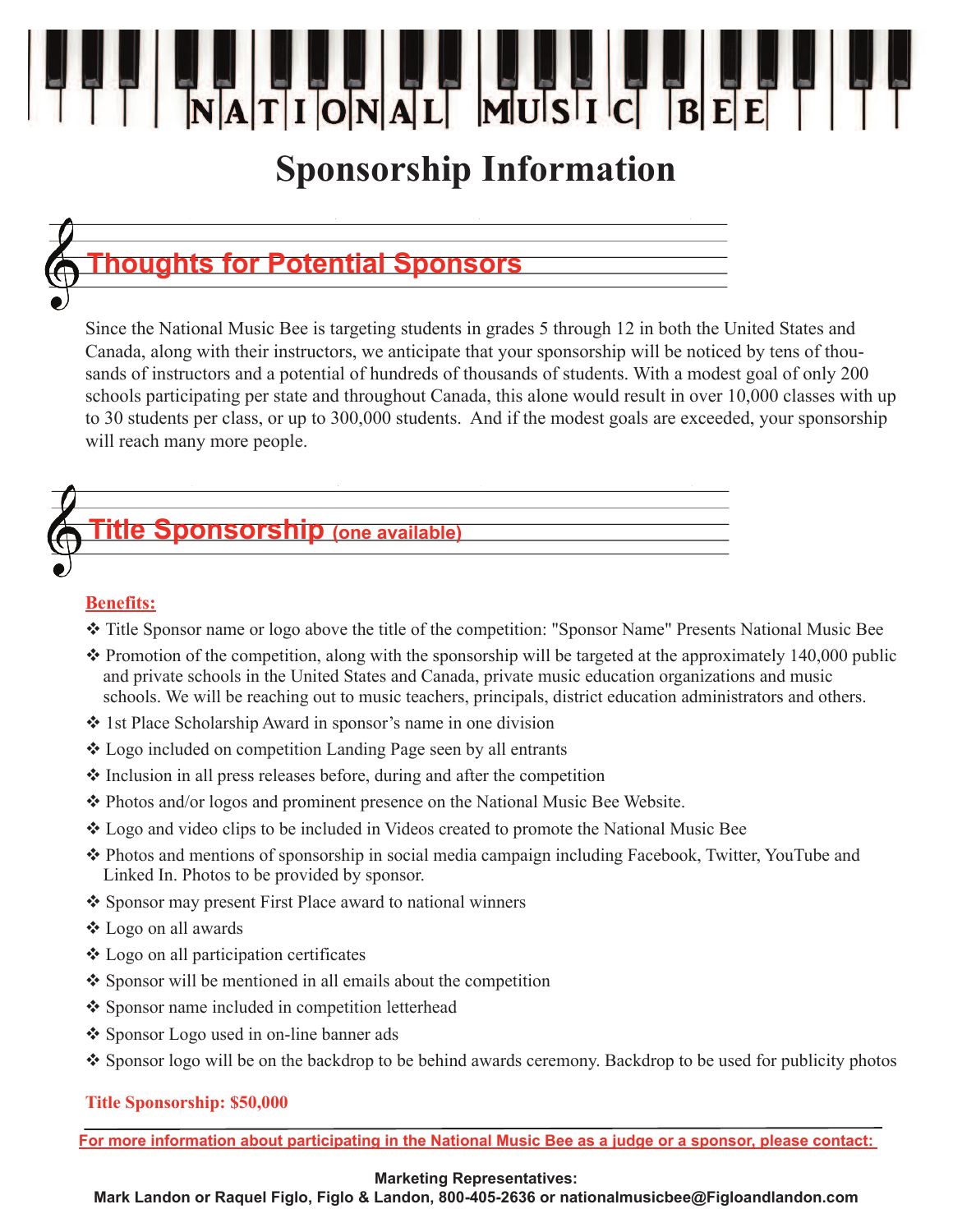## **Sponsorship Information**

## **Gold Sponsorship**

#### **Gold Sponsor Benefits:**

- $\triangle$  Promotion of the competition, along with the sponsorship will be targeted at the approximately 140,000 public and private schools in the United States and Canada, private music education organizations and music schools. We will be reaching out to teachers, principals, district education administrators and others.
- **❖** 2nd Place Scholarship Award in sponsor's name for one division
- v Logo included on competition Landing Page seen by all entrants
- $\cdot$  Inclusion in all press releases before, during and after the competition
- v Photos and/or logos and prominent presence on the National Music Bee Website.
- v Logo and video clips to be included in Videos created to promote the National Music Bee
- v Photos and mentions of sponsorship in social media campaign including Facebook, Twitter, YouTube and Linked In.
- **❖ Company Name on all emails**
- $\cdot$  Title Sponsor may present 2nd place award to national winner
- $\triangle$  Logo on all participation certificates
- Sponsor logo will be on the backdrop to be behind awards ceremony. Backdrop to be used for publicity photos

#### **Gold Sponsorship: \$25,000**

For more information about participating in the National Music Bee as a judge or a sponsor, please contact:

#### **Marketing Representatives:**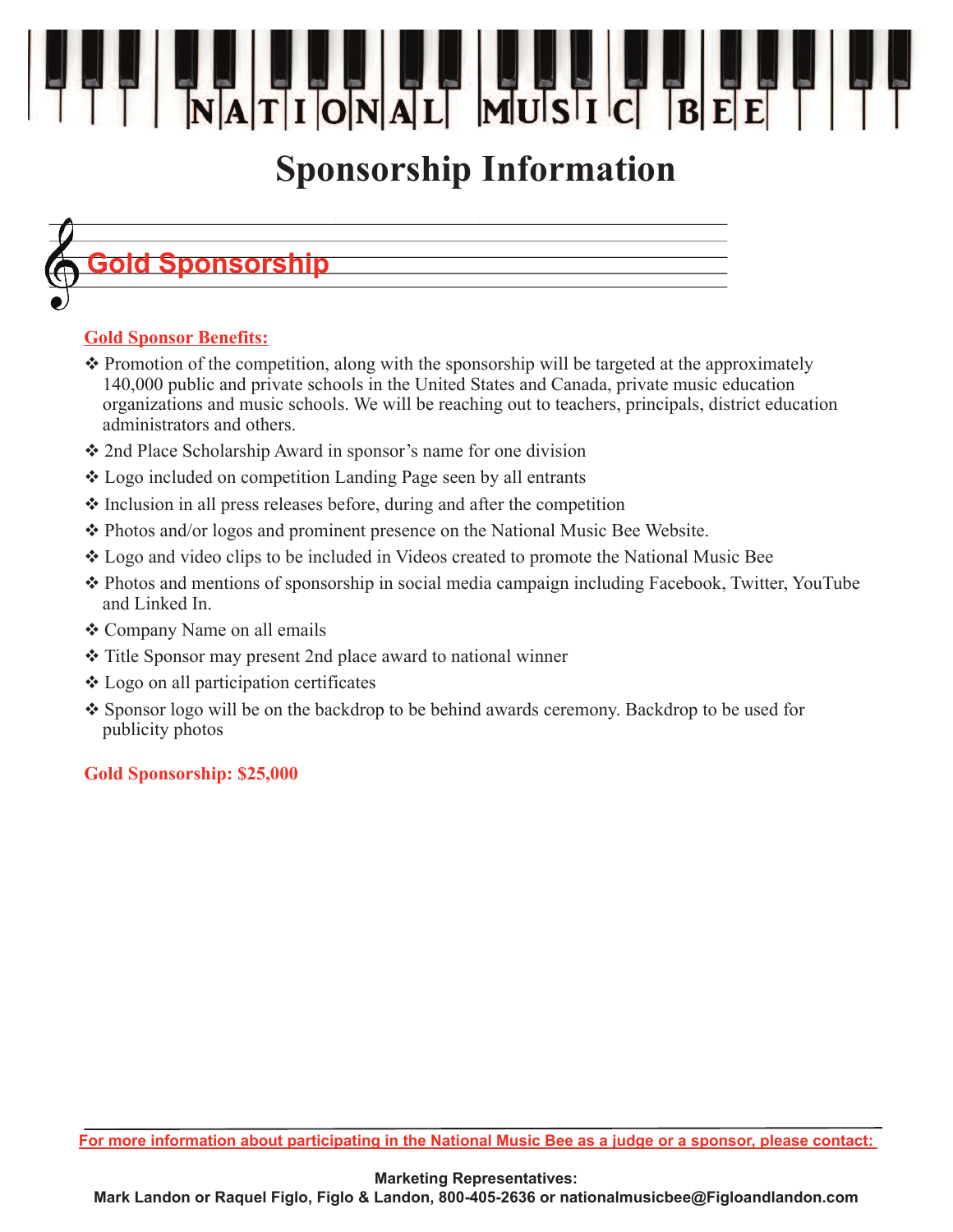## **Sponsorship Information**

## **Silver Sponsorship**

#### **Silver Sponsor Benefits:**

- $\triangle$  Promotion of the competition, along with the sponsorship will be targeted at the approximately 140,000 public and private schools in the United States and Canada, private music education organizations and music schools. We will be reaching out to music teachers, principals, district education administrators and others.
- v Logo included on competition Landing Page seen by all entrants
- $\triangle$  Inclusion in all press releases before, during and after the competition
- v Logos and prominent presence on the National Music Bee Website.
- v Logo and video clips to be included in Videos created to promote the National Music Bee
- v Photos and mentions of sponsorship in social media campaign including Facebook, Twitter, YouTube and Linked In.

#### **Silver Sponsorship: \$15,000**



#### **Bronze Sponsor Benefits:**

- $\triangle$  Promotion of the competition, along with the sponsorship will be targeted at the approximately 140,000 public and private schools in the United States and Canada, private music education organizations and music schools. We will be reaching out to music teachers, principals, district education administrators and others.
- $\cdot$  Inclusion in all press releases before, during and after the competition
- v Logos and prominent presence on the National Music Bee Website.
- v Logo and video clips to be included in Videos created to promote the National Music Bee
- v Photos and mentions of sponsorship in social media campaign including Facebook, Twitter, YouTube and Linked In.

#### **Bronze Sponsorship: \$10,000**

For more information about participating in the National Music Bee as a judge or a sponsor, please contact:

#### **Marketing Representatives:**